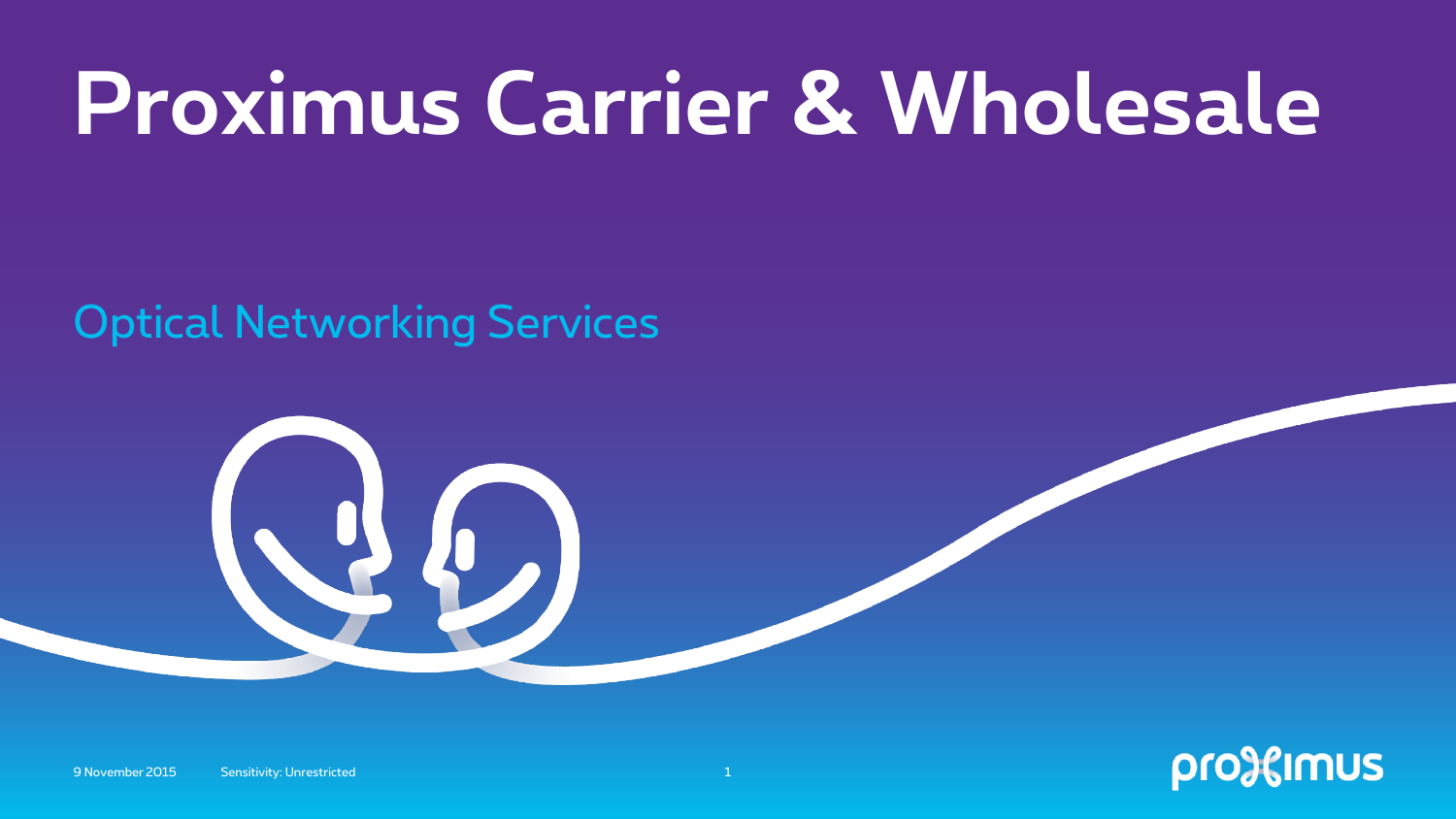#### Service Provider networks

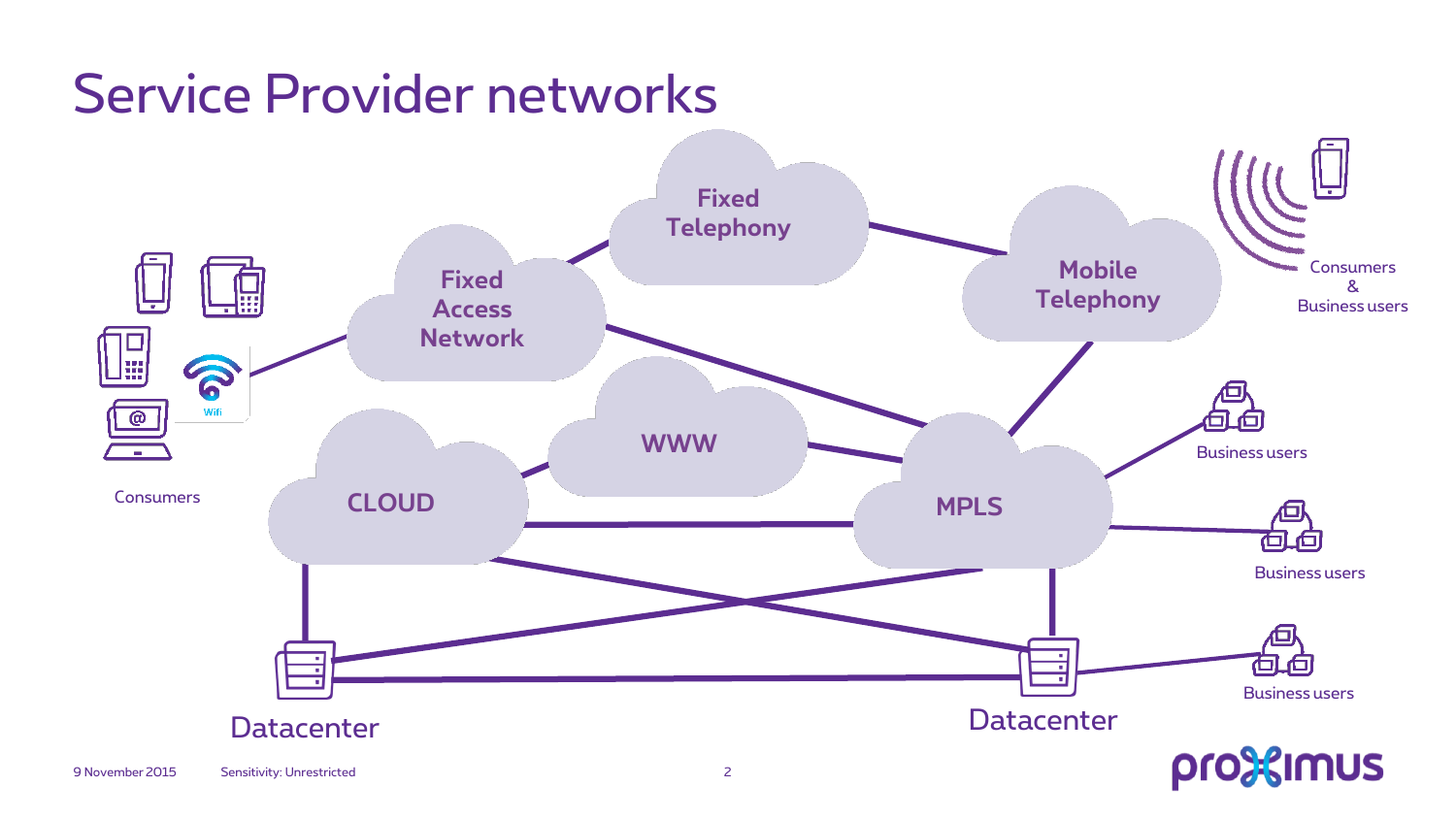#### Service Providers requirements

I want to connect all the sites of my customer

I want to connect my customer to my network at high bandwidth

I want to connect my customer to my network via xDSL

I need a low latency connection

I need to connect a customer abroad

My customer's applications requires Quality of Service

My customer needs a high available connection to my network

I need to connect an antenna site to my mobile network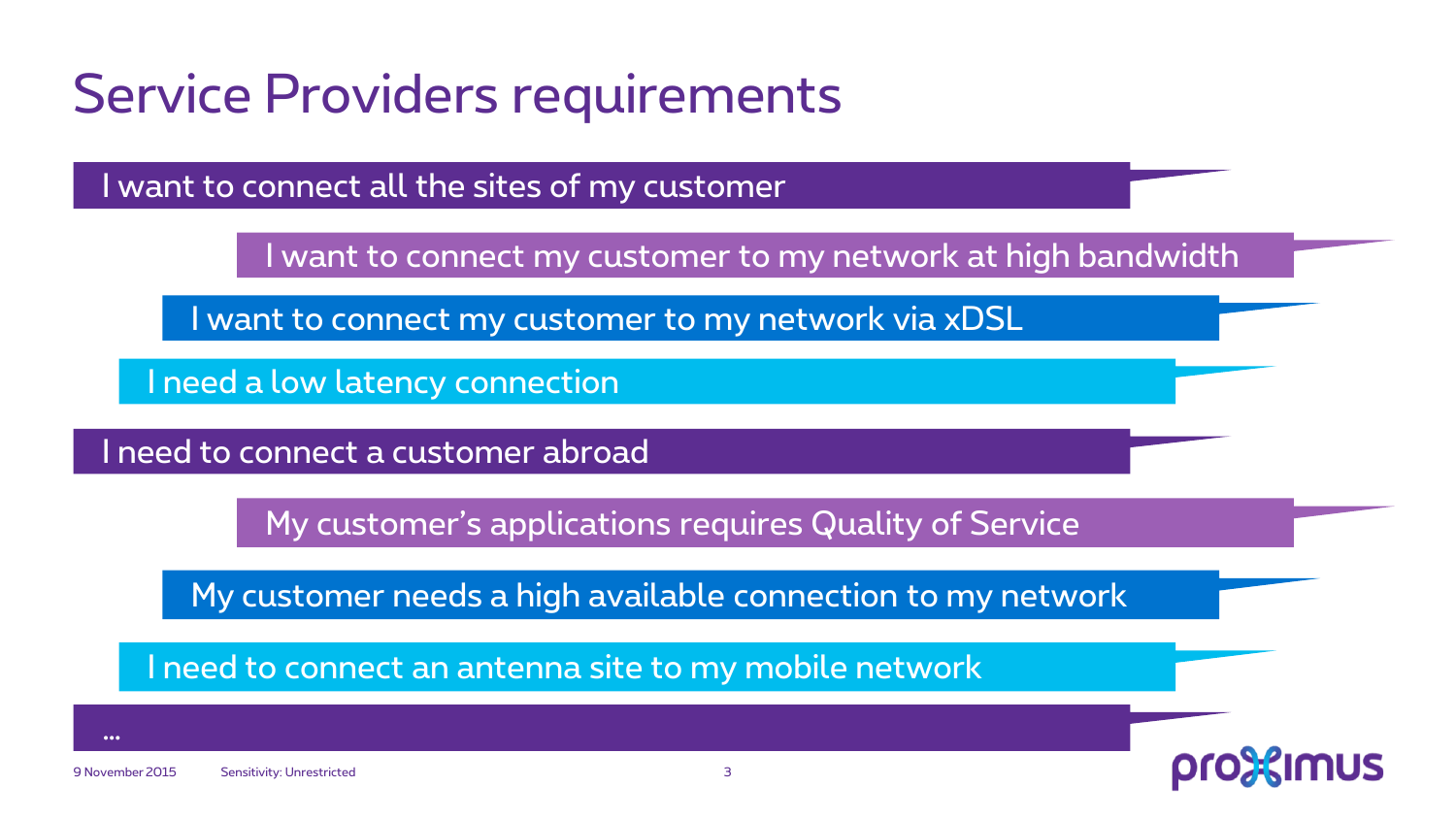### If you as a Service Provider need connections that

- Are Point to point
- Are Transparent
- Have Low latency
- Are Industry standards
- Have a bandwidth until 10 G
- Are Nationwide available
- Have availability SLA's
- Have redundancy through circuit protection options
- Are supported by One Service Desk
- Are Managed 24x7
- Supported by a Selfcare portal for ordering provisioning and incident handling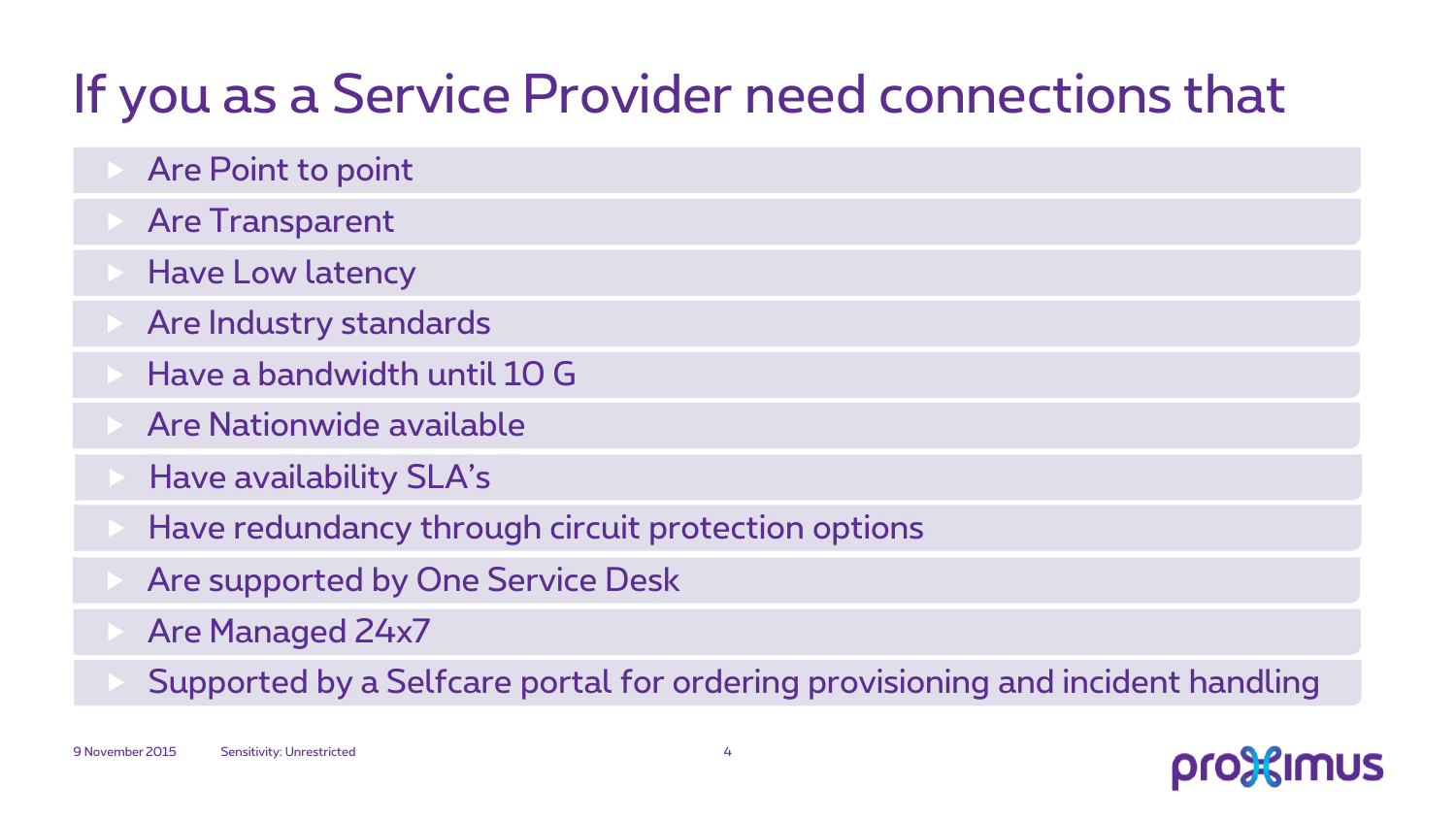### Then Optical Networking Services is your solution

For Wholesale Partners active in Belgium who need High Bandwidth,

low latency, point to point connectivity, we provide Optical Networking Services – ONS.

| <b>Transparent</b><br>connection | Nationwide coverage     |
|----------------------------------|-------------------------|
| Industry standards<br>solution   | E-tools                 |
| <b>Protection options</b>        | <b>Availability SLA</b> |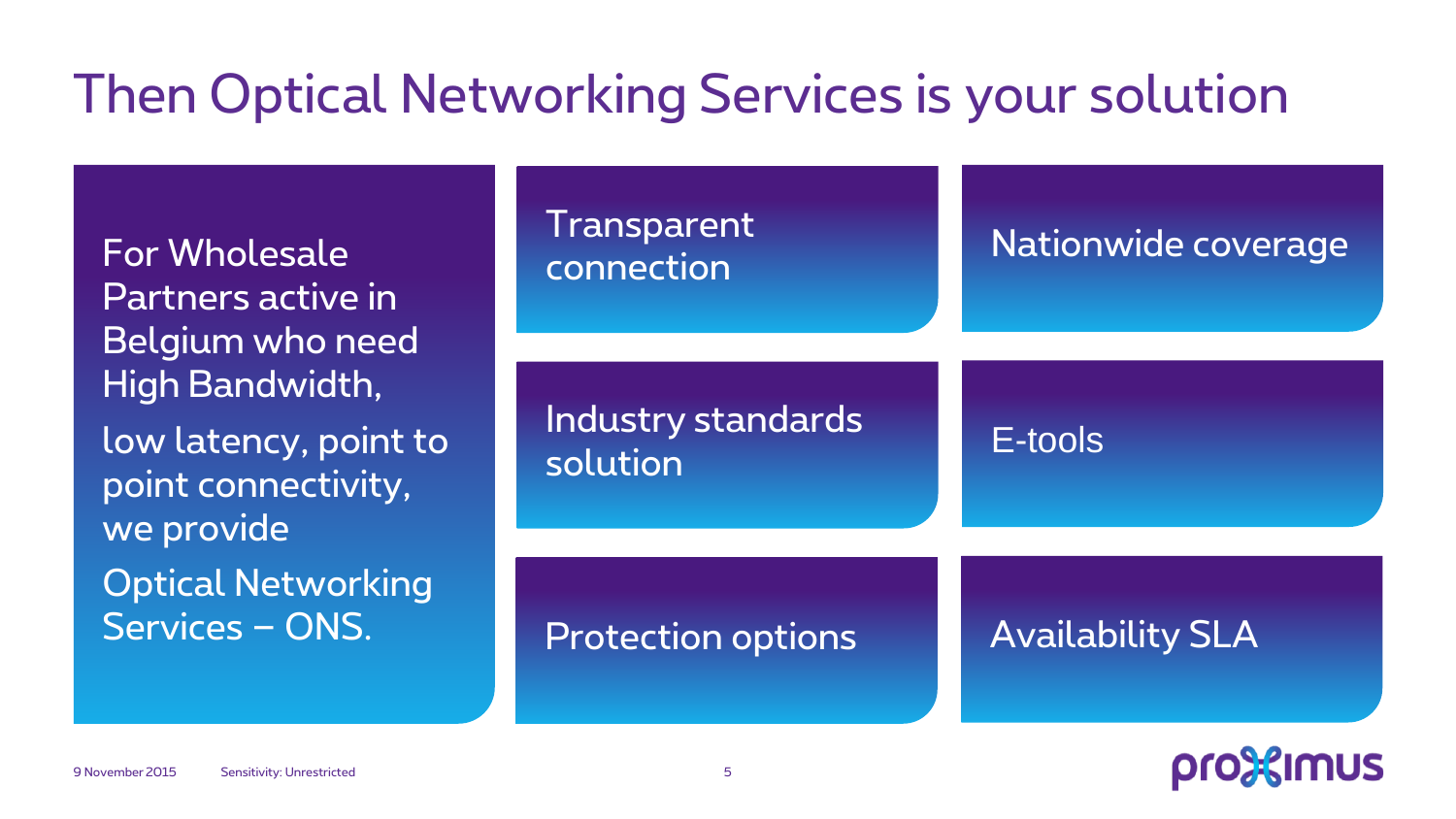## ONS - Transparent connection

Point-to-point transparent connectivity based optical technologies



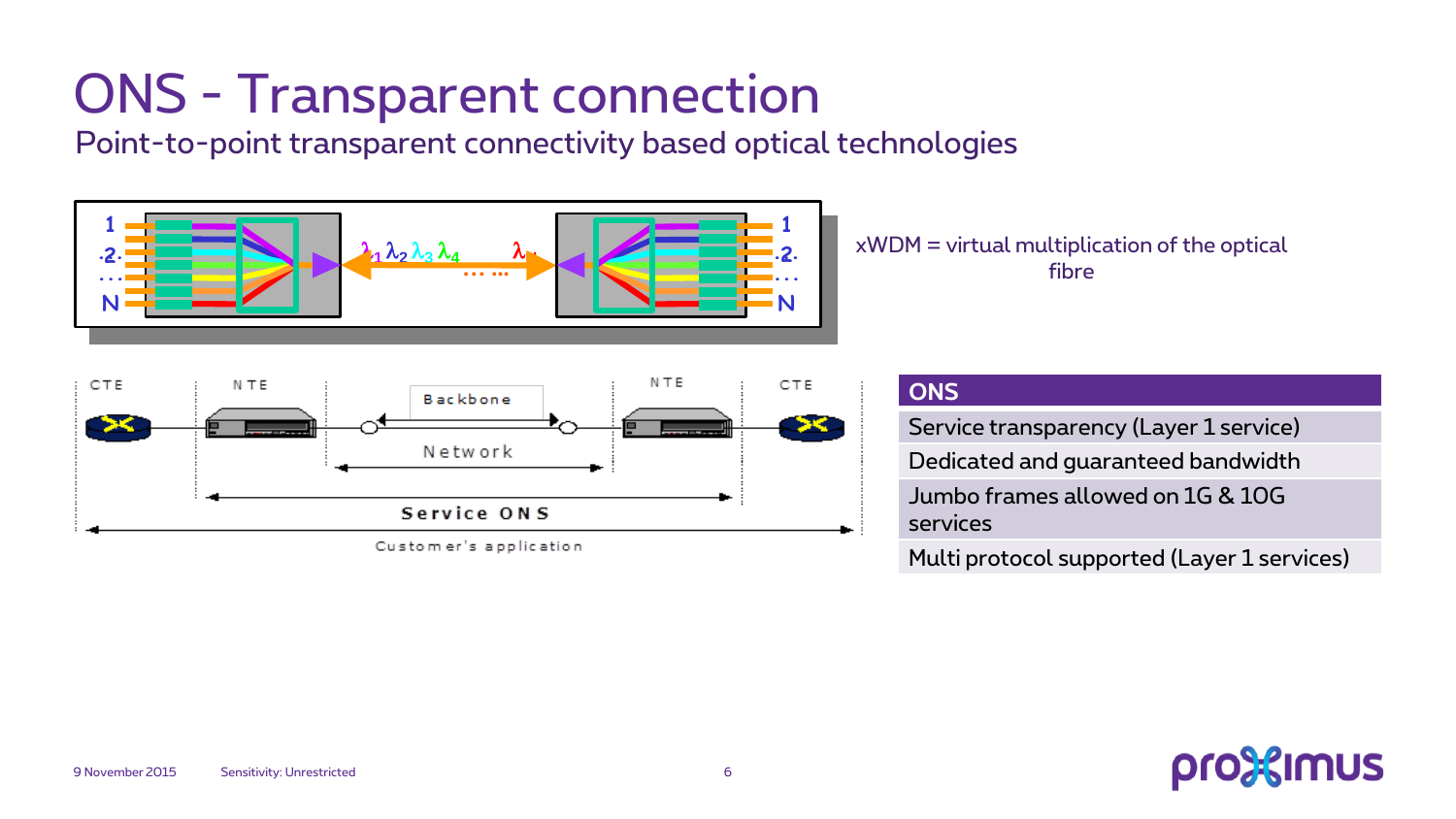#### ONS - Industry Standard offering and protection options